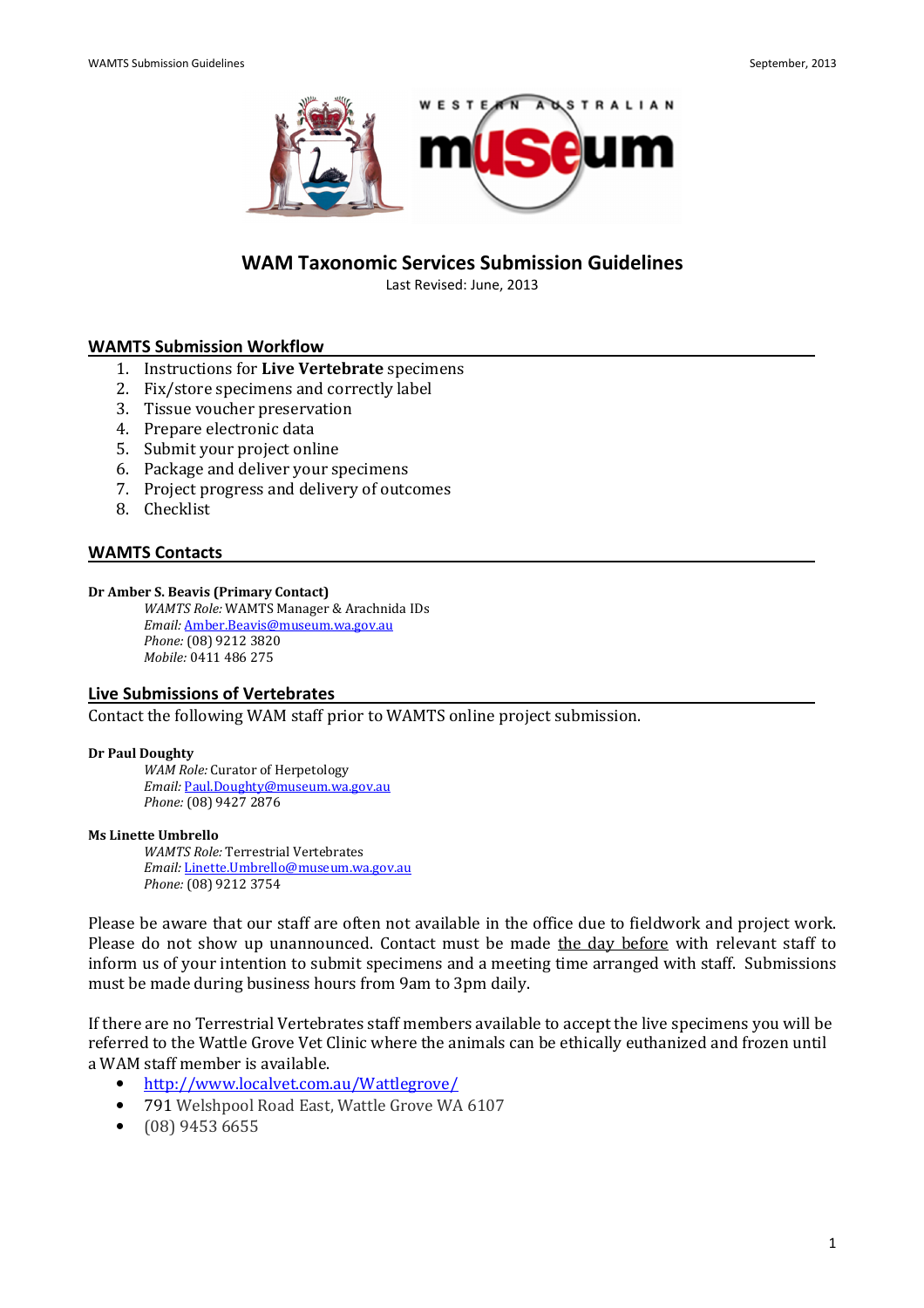All live animals submitted to the WA Museum must be accompanied by a hard copy of the relevant associated data. Please refer to steps 4. and 5. For submitting data electronically that accompanies live vertebrate specimens.

## The WA Museum promotes the ethical treatment of animals. Any live animals not transported in line with the below procedures will be rejected:

Live animals must not be submitted on a Friday after 12pm as there may be insufficient time to process them under ethical guidelines.

Live animals must be submitted to the WA Museum as soon as possible in appropriate transport containers. If you are not able to do so please consider the release or humane euthanasia of the animal.

Small Mammals

- Must be submitted within 48 hours
- Small dasyurids may be transported in calico bags with hiding material and food
- Small rodents are recommended to be transported in durable small pet carriers with hiding material and food
- Keep well ventilated

Frogs

- Must be submitted within 4 days
- Transported in ventilated plastic container with damp towel for moisture

#### Reptiles

- Must be submitted within 4 days
- Transported in appropriate sized calico bag with substrate for hiding, keep well ventilated and cool
- No more than 2 individuals per bag

Venomous Snakes

- Must be submitted within 4 days
- Transported in calico bag tied with labelled flagging tape, carried inside suitably sized pet carrier or pet pack
- Outside of container and bag to be clearly labelled: **Warning Venomous Snake**
- DO NOT HAND TO RECEPTION STAFF

### Birds

• No live birds to be submitted, unless at the request of WAM staff.

Other Tips

- Do not use plastic or ziplock bags to transport reptiles or mammals
- No more than one species inside the same container
- Place animals of similar size together, separate large & small individuals
- No more than two specimens of small species (frogs/reptiles only) in the same container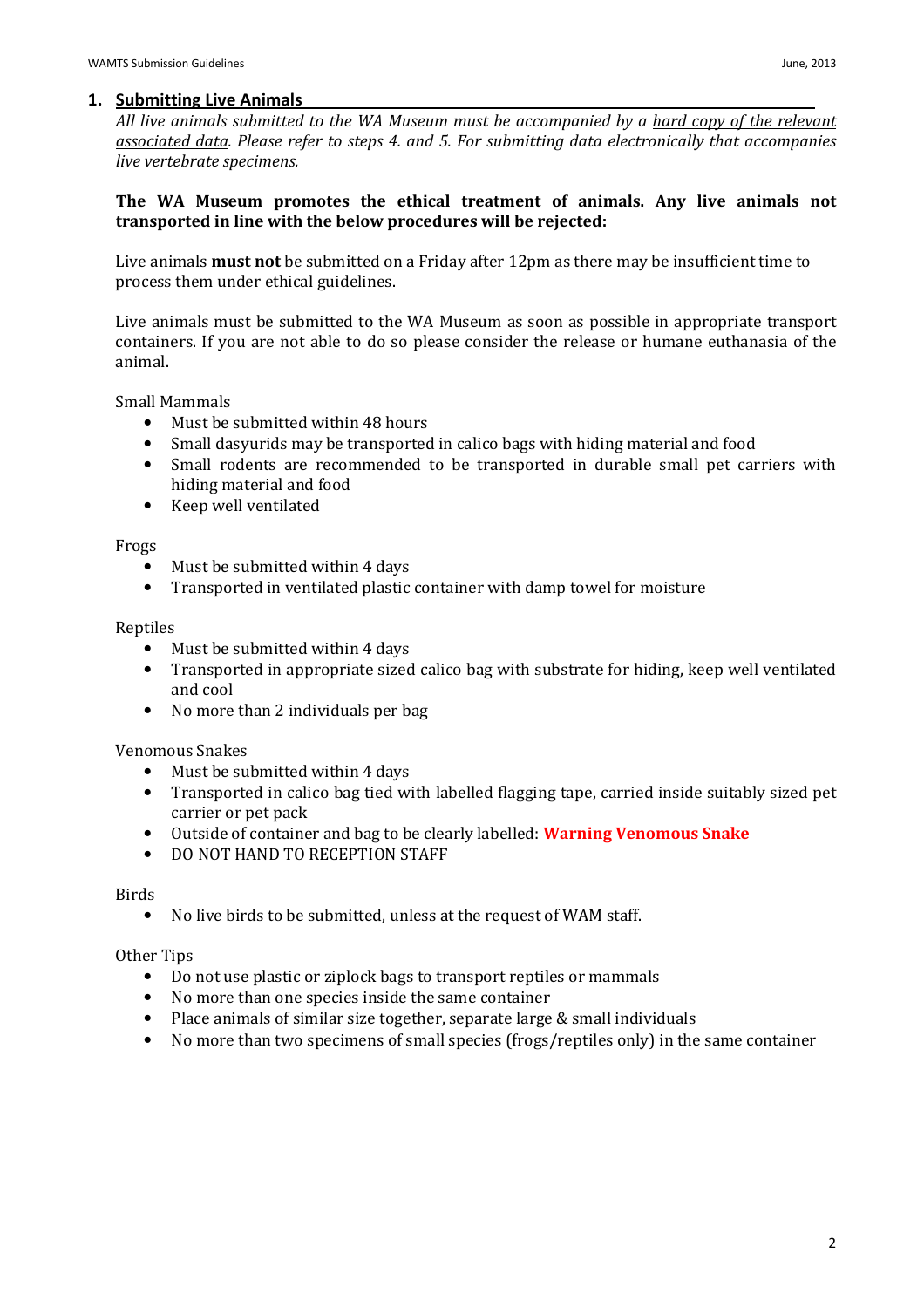# 2. Perservation, labelling and packaging of Terrestrial Vertebrate specimens

Fresh specimens may be submitted fixed or frozen.

## Fixed

Specimens either to be fixed in formalin solution\* or 100% ethanol. If fixing with formalin ensure a tissue sample is taken prior to preservation (see below for instructions on tissue preservation).

- Specimens with large muscular or fatty areas need to be injected with formalin, and 'pinpricked' to allow greater absorption into the tissue.
- Do not store specimens in formalin for long periods of time.
- Include a data tag in heavy HB or 4B pencil on inside of container, plus label with alcoholproof pen on outside.
- Transport in leak-proof dangerous goods approved containers.
- Do not send via Australian Post or by air.

Detailed information on the preservation of reptiles and frogs in formalin is available by contacting the WA Museum.

\* Formalin Solution: 100ml 34.5% formaldehyde diluted to 1L with water.

## Frozen

Wrap specimen in newspaper or absorbent paper towel. Double bag inside air-tight plastic bag.

- Please include hardcopy data inside the bag, as well as a label on the outside of the bag.
- Transport by courier or by hand in an esky containing frozen ice blocks.
- Include extra newspaper or towelling to avoid leakage.

Dry specimens (mummified, feathers, bones, skin etc.) must be triple bagged (zip-lock or heat-seal) to prevent contamination from pests such as museum beetles (Dermestidae). Specimen labels should be included inside bag with the specimen.

## Calico bags, containers, eskies and pet packs will not be returned unless requested to hold for collection.

# 3. Preservation of Tissue voucher specimens

If liquid nitrogen is not available, please preserve tissues in 100% ethanol. We recommend screwcap vials with O-ring, but preferably not Cryovials as ethanol evaporates more quickly from these vials. Keep vials cool, preferably refrigerated or frozen (-18'C) to avoid evaporation.

Tissue vials should have a field number written on card, in pencil, placed inside the vial with the tissue. The number is repeated twice on the outside of the vial and associated further information attached in hardcopy.

## Tissue reference photos

• If depositing **tissue vouchers** of small dasyurids or murids, please make sure a photo of the animal is taken and a photo of its pes (hind foot) with your field number visible in the photos so that it is clear which photo belongs to which voucher specimen.

## 4. Prepare electronic data

It is imperative that your data spreadsheet is correctly formatted and that you complete all the required fields. Although it might seem as if some of our guidelines for completing your data spreadsheet are very exact, this is because: (a) the WAM databases cannot accept incorrectly formatted data – if your datasheet contains errors, WAM databases will simply not accept it; (b) incorrectly completed data spreadsheets can compromise the integrity of WAM databases (e.g. if you misspell a species name it will not show up in future searches for this species). We will not accept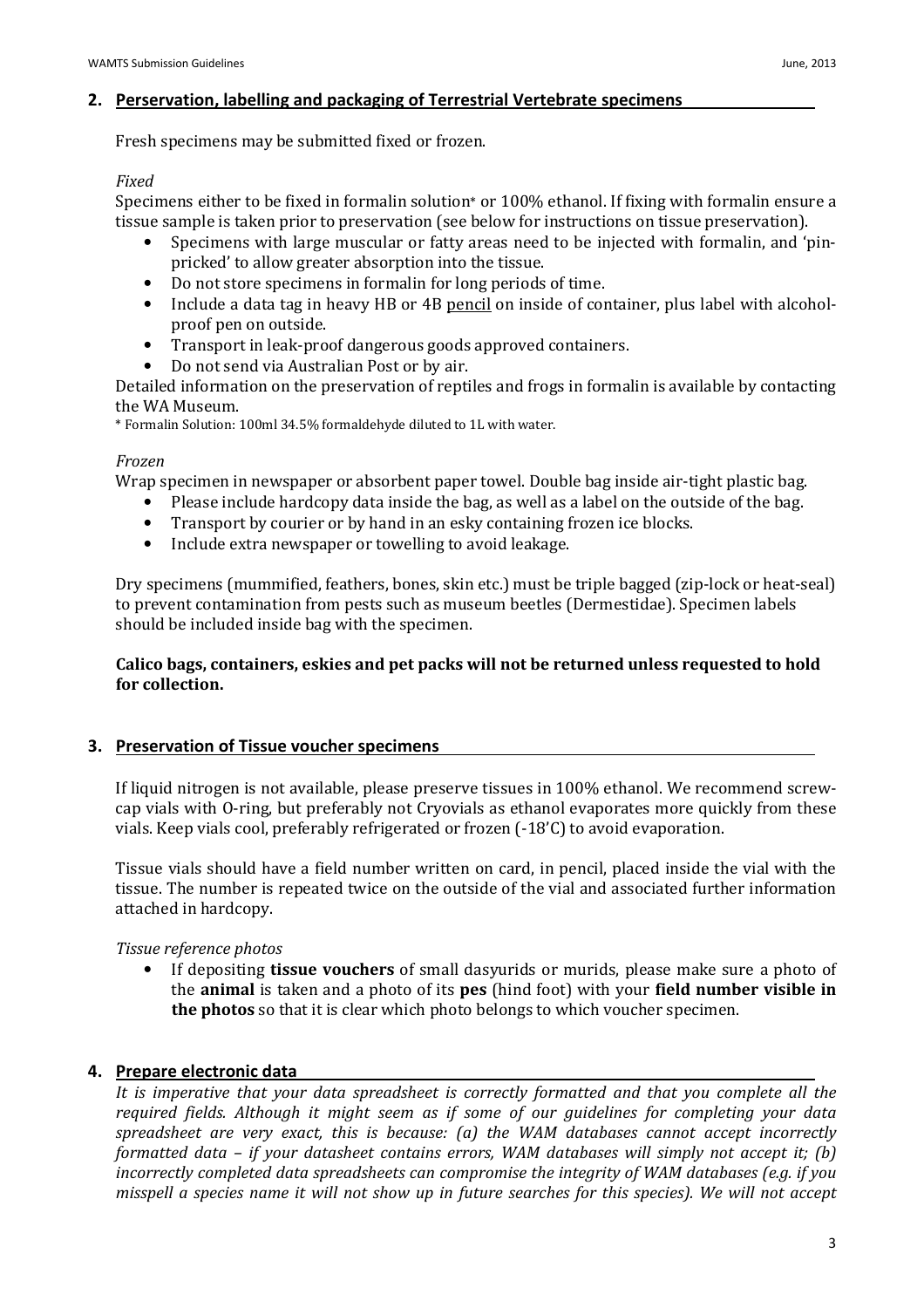- a. Taxon-specific spreadsheet templates may be found on submission page of the WAMTS website (http://museum.wa.gov.au/consultation/submissions). These spreadsheets contain:
	- i. Information on which fields must be completed (see fields highlighted in yellow)
	- ii. Detailed information on required formats
	- iii. Information on character limits for each column.
- b. Key rules to follow are:
	- i. Always format the entire spreadsheet as text
	- ii. Ensure that your latitude and longitude entries follow the correct format AND use the correct symbols (e.g. "22°44`29.39"S")
	- iii. Ensure that your "SITE" field relates your site to a gazetteer site (available at http://www.ga.gov.au/place-names/). For example, "Site X, ca. 8 km W. of Newman".
	- iv. "DTMNDBY" (determined by) should follow the format of: "Beavis, A.S."
	- v. "COLLTOR" (collected by) should follow the format of: "Beavis, A.S."
- c. If in doubt, please email or call the WAMTS manager for advice on preparing your electronic submission.
- d. For correct spelling of Taxonomic names please refer to our Checklist of Terrestrial Vertebrate Fauna of Western Australia

(http://museum.wa.gov.au/research/departments/terrestrial-zoology/checklistterrestrial-vertebrate-fauna-western-australia)

# 5. Submit your project online

Once you have prepared your submission you will submit the project to the WAM via the WAMTS submission webpage. Your submission requires you to fill in an online form and to attach your data spreadsheet. You will receive back from the WAM: (a) a WAMTS project number; (b) a Transfer of Custody form; and (c) your data spreadsheet with WAM registration numbers filled in.

- a. Open the WAMTS webpage: http://museum.wa.gov.au/consultation/
- b. Go to: "Consultancy login" and login to WAMTS. If you require a login or have forgotten your password, contact the WAMTS Manager.
- c. Go to: "Submit samples for identification or registration with WAM".
- d. Fill in the online registration form, upload your data spreadsheet(s) and submit.
- e. WAMTS staff will receive your project details and will process your project submission. If there are problems with your submission, WAMTS staff will contact you.

# 6. Package and deliver your specimens

You will receive back from the WAM: a WAMTS project number and a Transfer of Custody form. Once you have received your Transfer of Custody form you may arrange delivery of your specimens.

- a. Receive the following materials from the WAM via email:
	- i. WAMTS project number (please quote this when making any enquiries about your project)
	- ii. Transfer of Custody form (please print in triplicate and submit with your specimens)
- b. Email the WAMTS manager to advise your intended delivery day and time.
- c. NB: You must up to date with your submissions. The WAM reserves the right to refuse to issue new project numbers until your previous submissions have been received.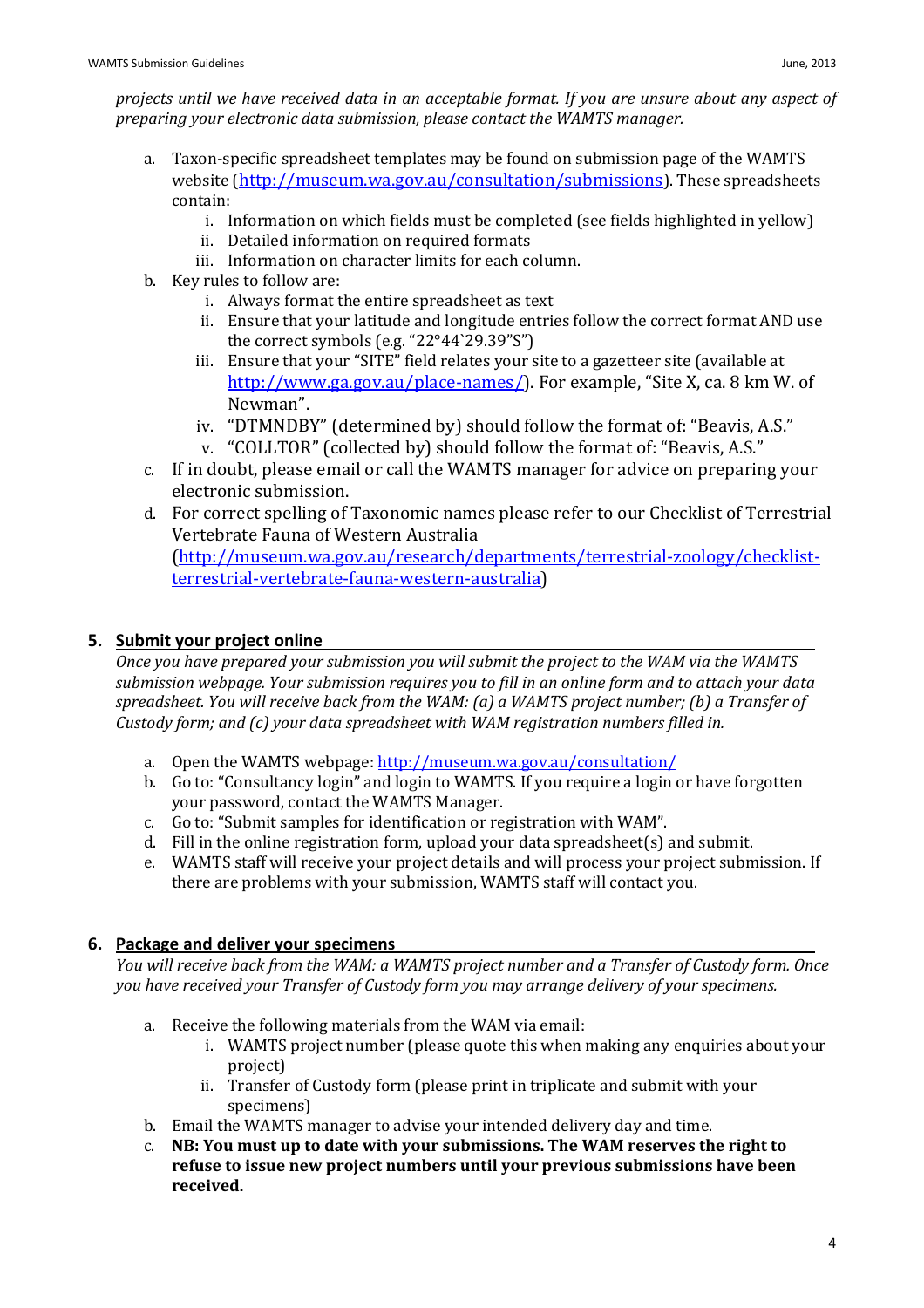## If sending frozen or fixed Terrestrial Vertebrate specimens please deliver in person. Tissue samples can be delivered in person or via courier provided they have been packaged appropriately

- d. Label all boxes with the following details:
	- i. WAMTS project number
	- ii. Taxon group
	- iii. Consultancy
- e. Please package these boxes in an appropriate protective covering (e.g. a padded envelope for tissue vouchers). This prevents damage to the specimens and keeps different parts of your submission together. Ethanol preserved specimens and tissues must be packaged with absorbent material in case of spillage.
- f. Print your Transfer of Custody form in triplicate, fill in the appropriate fields and include the three copies with your submission.
- g. Specimens should be delivered using the following details:
	- i. Contact: Dr Amber S. Beavis (WAMTS Manager)
	- ii. Postal Address: Locked Bag 49, Welshpool DC, WA, 6986.
	- iii. Street Address: 49 Kew St, Welshpool DC, WA, 6986.

## 7. Project progress and delivery of outcomes

Museum staff will commence work on your project. If you have any questions about your project please contact the WAMTS Manager and quote your WAMTS project number. When your identification has been completed you will receive an email notification. After this time you may access and download your results and invoice breakdown (if applicable) via the WAMTS website.

Please note that Terrestrial Vertebrate specimens can be submitted for identification or registration only. The Terrestrial Vertebrates Department does not provide detailed identification reports.

- a. Once your project has been received, the following steps will occur:
	- i. Your submission will be checked for adherence to museum guidelines.
	- ii. Quality control protocols will be implemented to ensure that your electronic data matches specimen labels.
	- iii. If there are significant issues with your submission, WAM staff will contact you to explain the problems and to arrange a time for you to pick up your specimens. You will then need to correct the problems and resubmit your project (under the same WAMTS project number).
	- iv. Please note that resubmitted projects will go to the end of the queue when lodged for the second time.
	- v. For this reason, if you are at all uncertain about aspects of your submission, PLEASE CONTACT WAMTS STAFF PRIOR TO SUBMITTING YOUR PROJECT. A quick phone discussion can solve these issues pre-emptively and easily.
- b. The time it takes to complete a project depends on a number of factors:
	- i. Current WAMTS workload at the museum.
	- ii. Quality of the submission (e.g. if submissions adhere to all WAMTS guidelines, then staff can start work on your IDs faster).
	- iii. Quality of the specimens (e.g. damaged specimens are more difficult to identify).
	- iv. Taxonomic diversity contained within the project (projects with high levels of taxonomic diversity and/ or new genera/ species are more complex and take more time to complete).
- c. When your project has been completed you will receive an email notification containing instructions on how to access and download your project/ data/ invoice breakdown.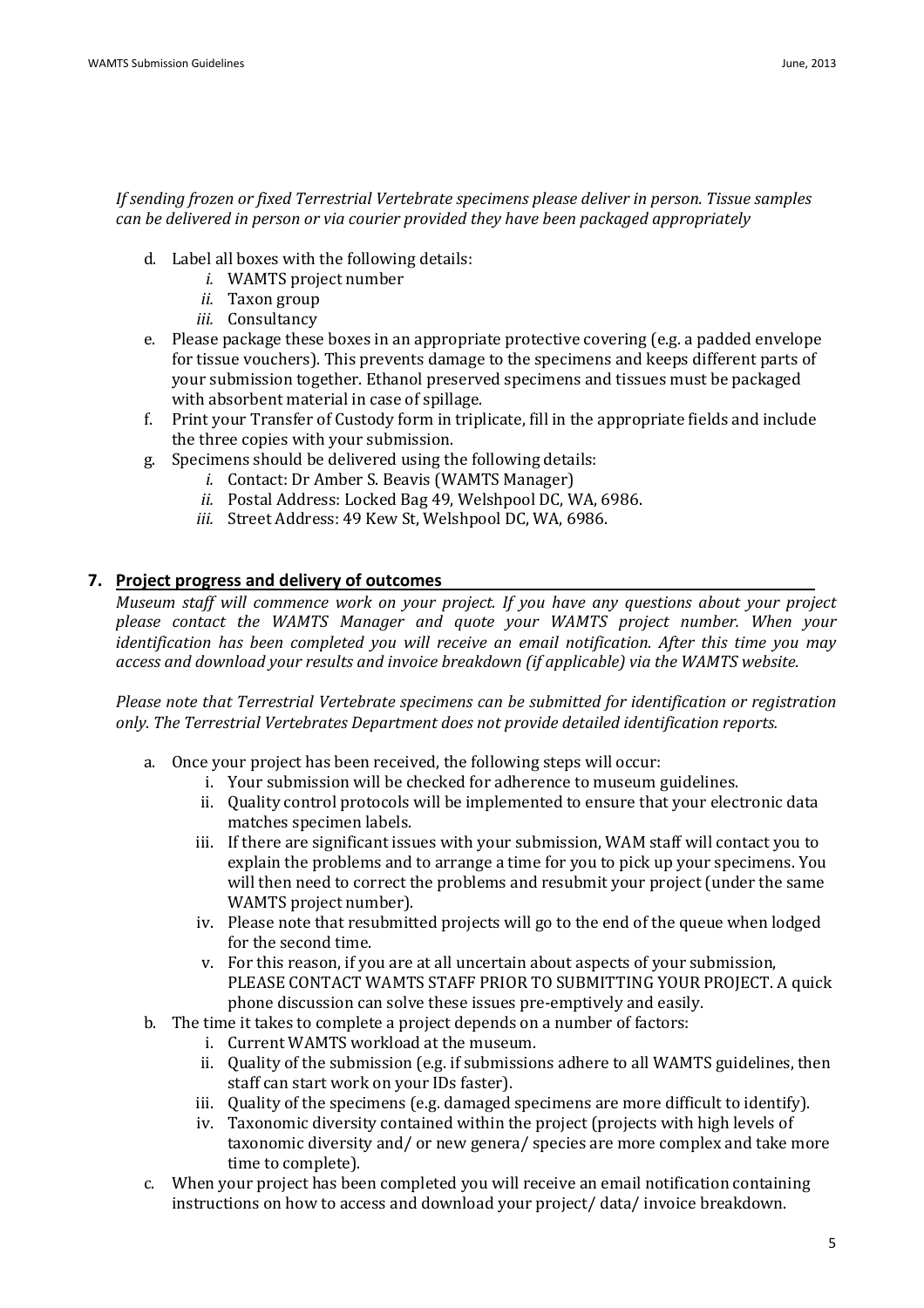- i. Please note that we do not issue invoices directly (these come from the centralised government office, Office of Shared Services). For your information we provide you with an invoice breakdown that gives a summary of where each charge has come from.
- d. To obtain your report anyone at your consultancy with an account can access your consultancy's reports by following these instructions:
	- i. Go to the WAMTS home page and click on the big red button that says "Consultancy login – including reports and job history".
	- ii. Log in with your username and password that you set at your first log in (details in the account activation email) or request a password reset if necessary.
	- iii. Click on the "Results" tab, which will take you to your personal page.
	- iv. Under "Consultancy Page" click "<CONSULTANCY NAME>", which will take you to where the reports and invoice breakdowns are.